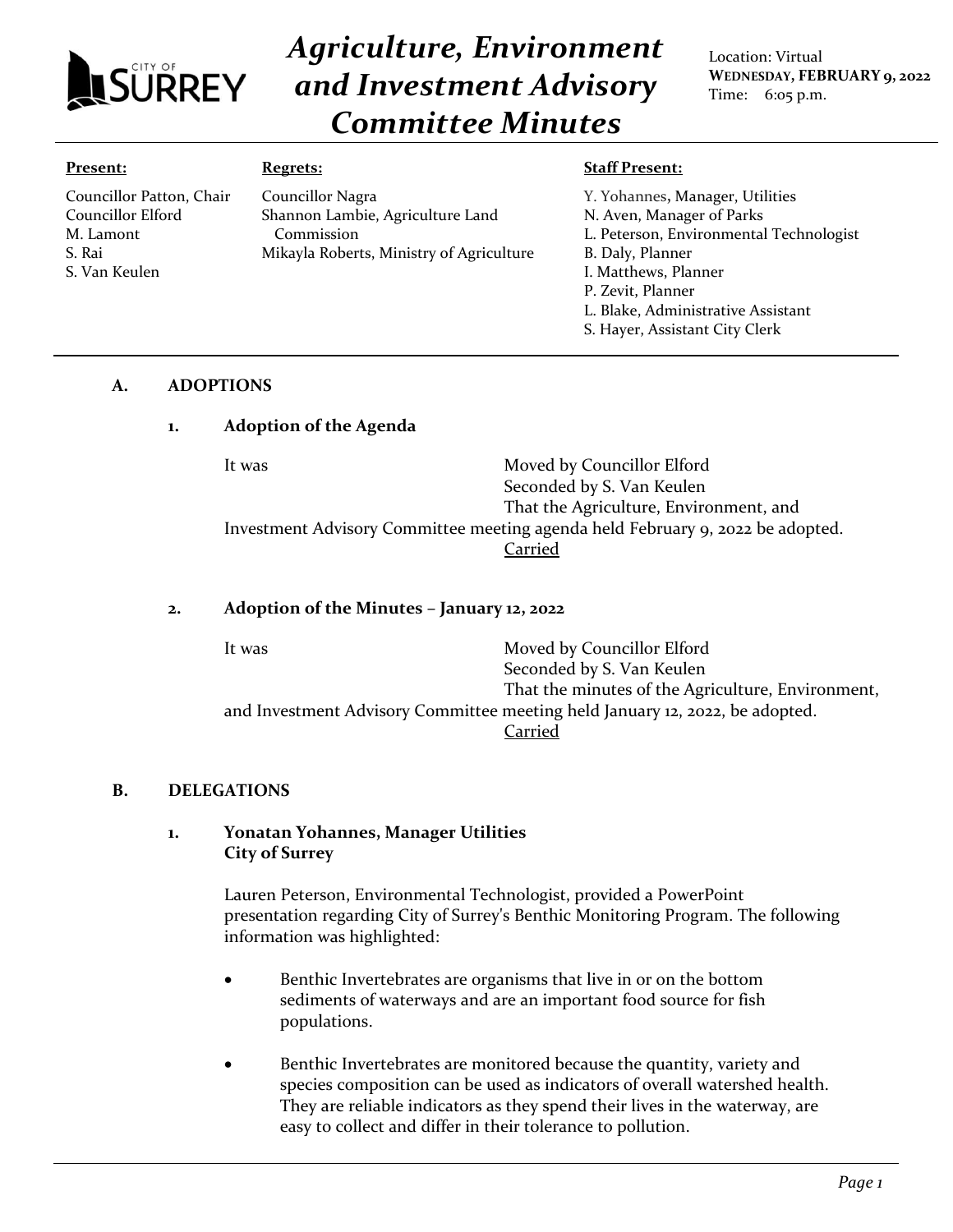- The abundance of Benthic Invertebrates differs across Metro Vancouver due to differences in watersheds.
- Staff monitor Benthic Invertebrates as Adaptive Management Framework monitoring guidelines include Benthic sampling as a requirement for all high gradient systems, which many creeks in Surrey are classified as. Benthic sampling is also advocated for in the Metro Vancouver Integrated Stormwater Management Planning (ISMP).
- Surrey's Benthic Program started as part of the East Clayton Monitoring Program in 1999 and sites were added as ISMP's were developed for other areas.
- Benthic sampling was continuously monitored in East Clayton prior to and during development. Mitigation measures reduced but did not eliminate the effects of urban development on water quality. Some changes may be temporal due to erosion and sediment in relation to land development rather than best management practices related to drainage. The changes in the Benthic community reflect the cumulative effects of changing streamflow, water quality and other factors in North Creek.
- The Benthic Sampling Program is completed yearly, there are 40 sampling sites in the spring and four sampling sites in the fall; all sites are used for Adaptative Management Framework reporting or ISMP analysis.
- Staff continues to monitor Benthic Invertebrates as the consistency between sampling periods allows for year-to-year comparisons and shows immediate issues in watercourses and associated watersheds. It is also a good indicator to use before and after projects, development areas and detention ponds to show impacts on water quality and aquatic life.
- Surrey leads the region in water quality monitoring through benthic invertebrates and Metro Vancouver has used Surrey's data to help develop protocols for its integration into the ISMP process.

In response to questions from the Committee, Ms. Peterson and Yonatan Yohannes, Manager, Utilities provided the following information:

- Stream sampling is conducted at multiple points to look at the health of the stream from the inlet, middle and outlet of the stream.
- Samples are taken in the headwaters and are strategically placed to view what is entering and exiting Surrey. The sample locations remain consistent every year and provides information on how the waterways are impacted.
- At each location, three samples are taken as a composite sample, providing the required information for the City's ISMP.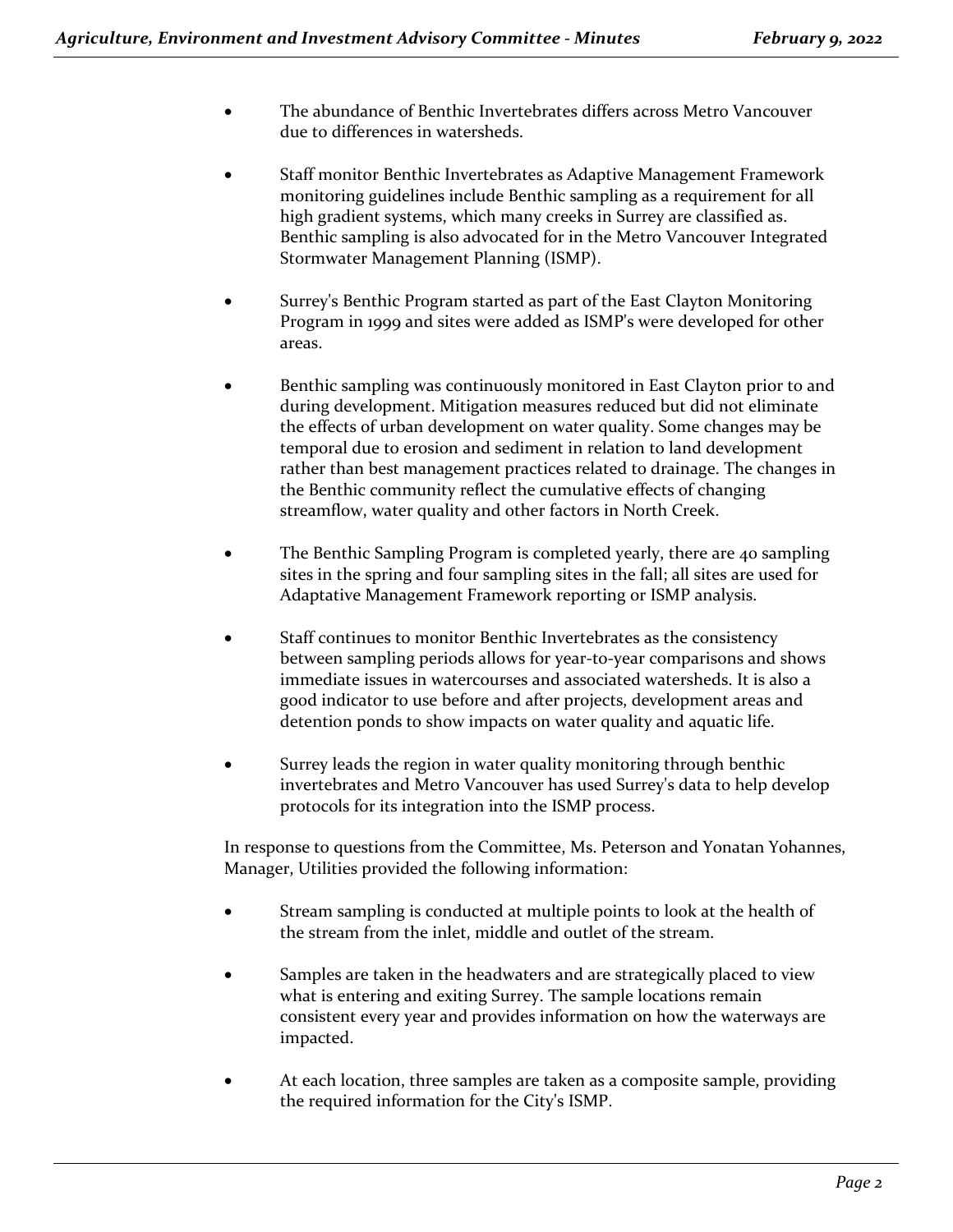- Visible change in the waterways can take five to ten years to become present.
- Streams in Surrey are considered fair but in relation to urban streams, they are doing well.
- Data relating to Benthic sampling has not been published as the amount of data is intensive, it is however provided to Metro Vancouver and included in their biannual reports. The data is readily available to requestors.
- Information regarding Benthic Sampling was provided to the Liquid Waste Committee at Metro Vancouver, and staff will consider bringing this presentation forward to advisory committees in the future.

## **C. NEW BUSINESS**

- **1. Development Application 7920-0258-00** Ben Daly, Planner Address: 14159 – 40 Avenue
- S. Van Keulen declared a conflict of interest at 6:32 p.m. and left the meeting.

Ben Daly, Planner, summarized the report dated January 31, 2022, regarding Development Application No. 7920-0258-00 which proposes to construct a 1,989 square metre building at the southeast corner of the site to allow for a dairy processing facility with additional value-added uses including a retail store, butcher, and small café. The following information was highlighted:

- The site is 23.8 hectares in area and forms part of a larger dairy operation, Donia Farms Ltd. In total, Donia Farms Ltd. operates on 364.2 hectares of land in Surrey and another 80.9 hectares in Delta, with approximately 445 hectares in the Lower Mainland.
- Approximately 1,117 square metres of the building will be used for dairy processing. Additional value-added uses will occupy the ground floor of the building including approximately 573 square metres for a retail store and butcher and 171 square metres for a café. A 500 square metres outdoor amenity area will be located adjacent to the café. An office that is approximately 322 square metres in area is proposed on the second floor.
- The Applicant intends to create a space that can connect consumers to agriculture. The vision of the proposed dairy processing facility is to have a location that people can visit, learn, and connect to the farm.
- The bistro will be used to highlight and showcase Donia Farm's products, while building a connection between farm and table.
- The proposed retail area exceeds the maximum area allowed in both the Agricultural Land Reserve (ALR) Use Regulation and the Zoning Bylaw.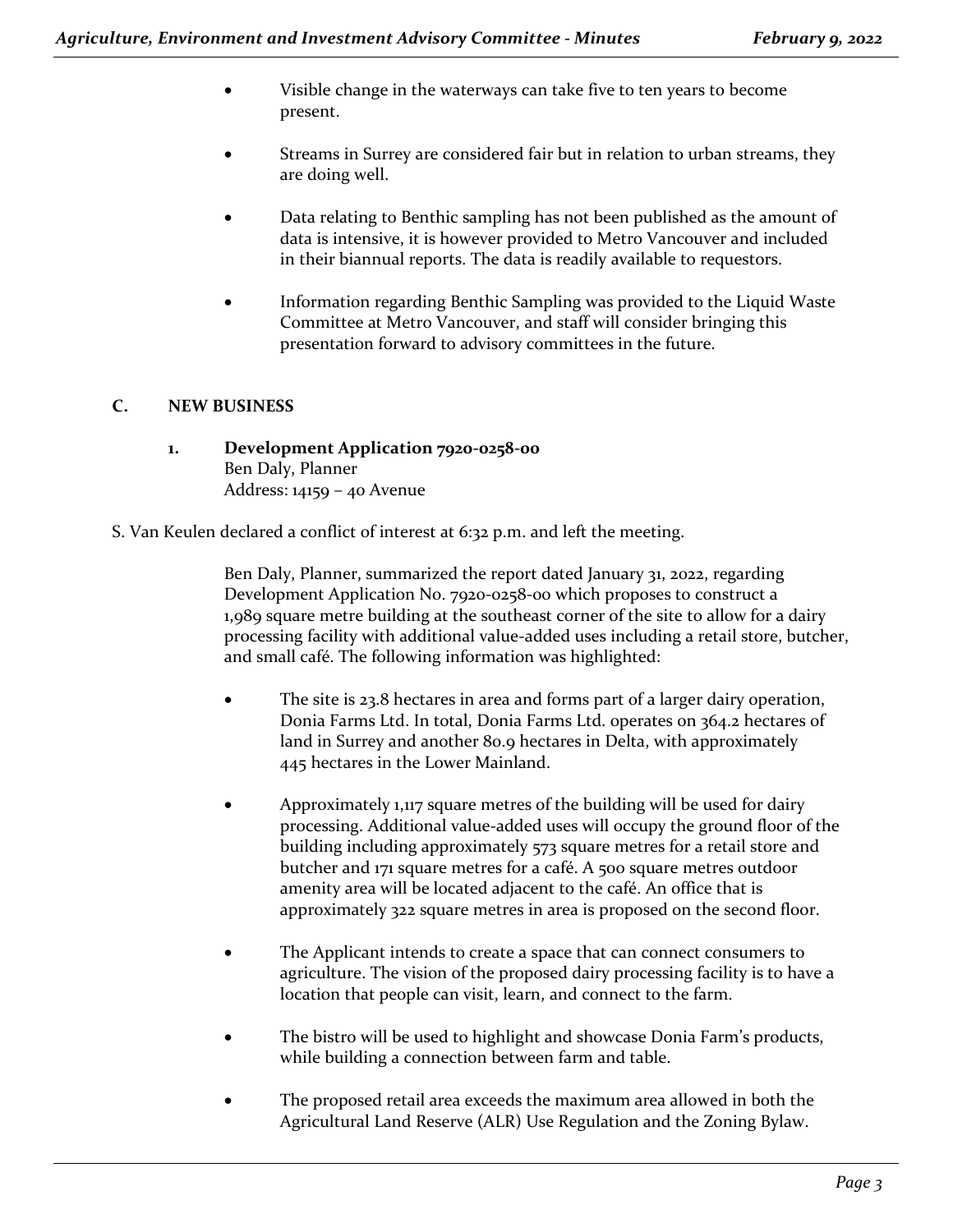The ALR Use Regulation only permits a maximum of 1,000 square metres of land to be filled for a particular farm use before the placement of soil needs to be considered by the Commission.

In response to questions from the Committee, Mr. Daly and Yonatan Yohannes, Manager, Utilities, provided the following information:

- An analysis of similar operations in the Lower Mainland can be completed and included in the Planning report.
- The proposal will not be connecting to City infrastructure as it is outside the Fraser Sewerage Area. The Applicant will be required to deal with sanitary waste onsite at the Applicant's expense. The Applicant will need to make an application to create an onsite sewage system and obtain necessary Provincial approvals and support from Fraser Health Authority.
- Nicomekl Waterfront Park, which is currently being designed, is the closest attraction to the subject location. One or two small parking lots will be associated with the park with one parking lot on parkland. Designs are underway and there is interest to connect roads in the area for residents to have the option to cycle to the park and surrounding area.

The Committee expressed concerns regarding the treatment of wastewater onsite, as there is a fair amount of wastewater and sewage that results in the daily operation of a milk processing facility. The Committee also questioned if there is an option for the Applicant to connect to a nearby sanitary sewer connection.

Staff noted the Committee's concerns and advised:

- There is no main nearby to the subject property for the Applicant to connect to the sanitary sewer.
- The Consulting Engineer for this application is very familiar with this kind of work and has completed similar projects in the Fraser Valley. Planning and Engineering staff can detail in the report that is forwarded to Council on what approvals are required for the sanitary sewer discharge and how it can be accommodated onsite.

It was **Moved by Councillor Elford** Seconded by M. Lamont That the Agriculture, Environment, and Investment Advisory Committee recommend that the General Manager of Planning and Development support Development Application 7920-0258-00. Carried by members remaining

S. Van Keulen rejoined the meeting at 6:51 p.m.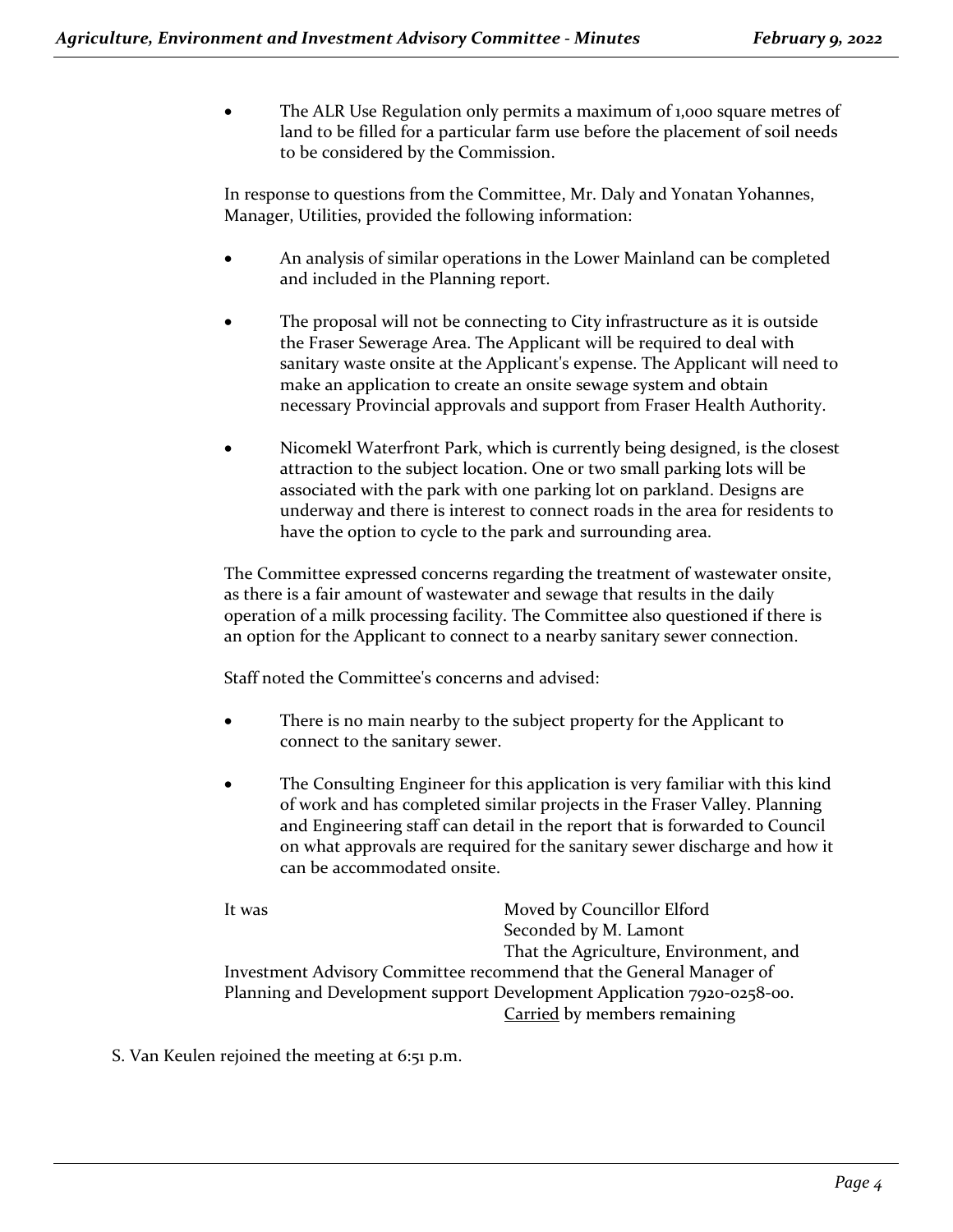# **2. Development Application 7917-0301-00** Ingrid Matthews, Planner Address: 16483 and 16487 – 89 Avenue

Ingrid Matthews, Planner, summarized the report dated February 2, 2022, regarding Development Application No. 7917-0301-00 which proposes a townhouse development. The following information was highlighted:

- Two properties are involved in this proposal, the subject site is designated Suburban and neither property is located within the Agricultural Land Reserve (ALR), however, the subject site is located adjacent to the ALR on the eastern and northern sides.
- To the north of the subject site is the Godwin Biodiversity Preserve, which is situated within the ALR, but staff is primarily seeking feedback on the proposed interface with the ALR to the east.
- The subject site is outside of the Fleetwood Plan boundary. It may be considered for inclusion of the draft plan, to realign the plan boundary using the ALR as the boundary of the draft plan.
- The proposal involves an Official Community Plan amendment, Rezoning amendment and Agricultural Development Permit to allow for the proposed 117 townhouse units with 1 hectare of riparian protection conveyed to the City for environmental protection purposes.
- No watercourse runs through the subject site. There are watercourses to the north and east of the subject site.
- Planning staff are specifically seeking comment regarding the applicant's proposed building setbacks and landscape buffer.
- According to DP4 Guidelines, the Applicant is proposing a reduction in the building setback from 30 metres to 12 metres and a reduction in the vegetative buffer from 24 metres to 8 metres. The building setback from the vegetive buffer is 3.5 metres, which is being met by the policy.

In response to questions from the Committee, Ms. Matthews, provided the following information:

- It is not the intention of staff to change policies included in the DP<sub>4</sub> Guidelines in relation to ALR setbacks, it is to obtain comments specifically related to the development application.
- Staff are unaware of an existing City policy where landscaping is increased with density.
- Planning staff are currently working with the Applicant to review the interface between the single family suburban homes to the south and the proposed application.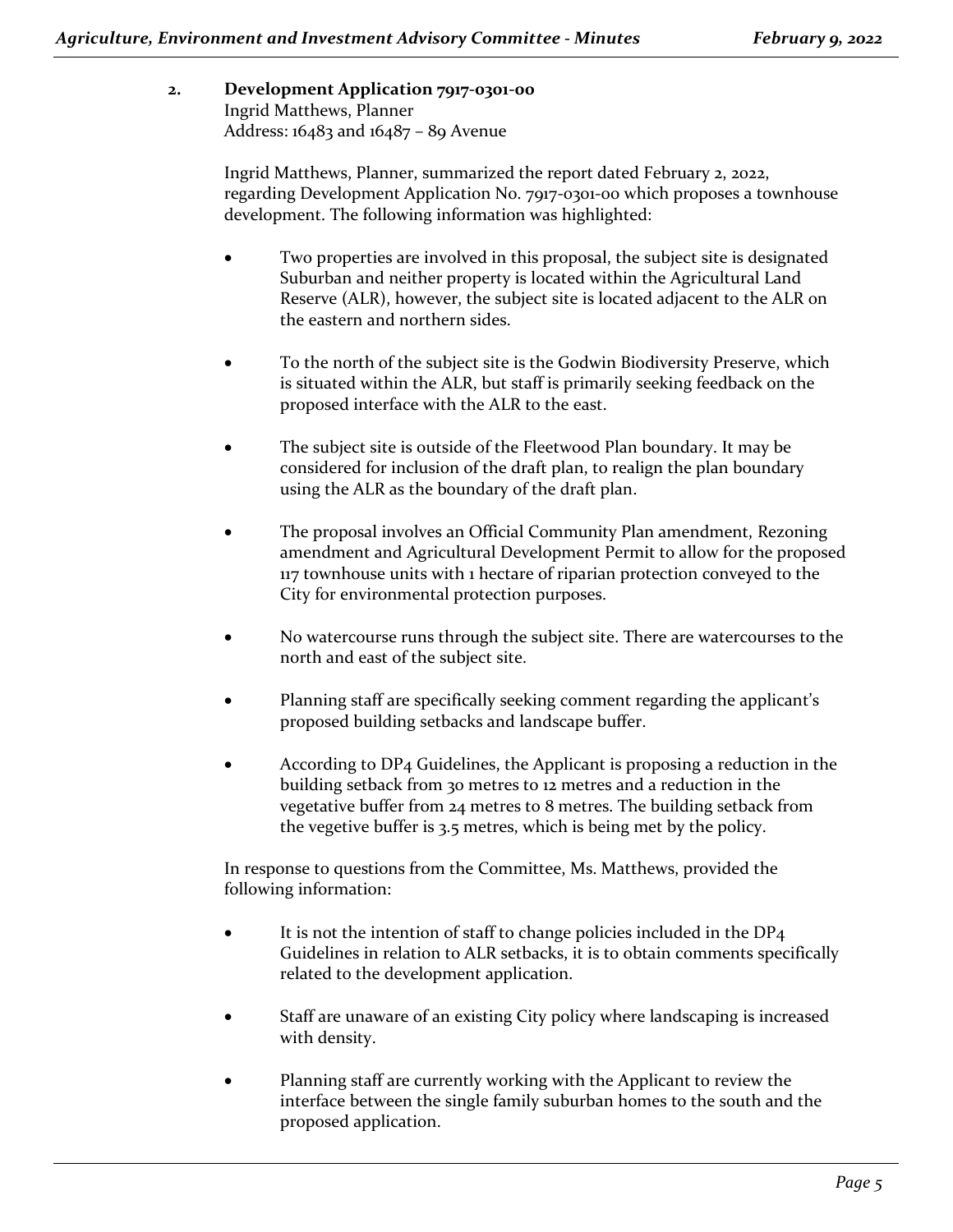- A public information meeting was held and staff are currently reviewing the comments provided by the area residents.
- Staff have requested deeper setbacks south of the proposed townhouses.
- When this application goes before Council, it will include comments from the community and staff.
- The site is close in proximity to the draft Fleetwood Plan area and similar densities are being sought in the area or are likely to be sought as part of the Fleetwood Plan area.
- No variances are being sought with respect to streamside setbacks.
- There is a Class B watercourse on the property to the east. The required setback under the Zoning Bylaw does extend into the subject property, a portion of which would be included in the 12 metre setback adjacent to the ALR. Landscaping will form a part of the Sensitive Ecosystems Development Permit associated with that setback.
- The larger site within the ALR, immediately to the east is not actively farmed. The smaller property to the east is a mushroom farm and is within the ALR. The Godwin Biodiversity Farm is not actively farmed.
- The proposal does not have an impact on farming and food security.
- Planning staff are satisfied with the setbacks along the south portion of the site and are seeking comments regarding the eastern portion.
- Widening the setback on the eastern portion would significantly impact the number of units for the site because of the depth of the property.
- Environmental reports have been submitted to review the environmentally sensitive areas which are being coordinated with the Applicant's servicing concept plan. Staff are mindful of the environmental concerns as part of the application review process.
- Environmental Reports have been submitted to staff including the geotechnical reports, reports relating to the streamside setbacks and followup submissions to the Province are generally acceptable. The proposed setbacks meet or exceed the setbacks outlined in the Zoning Bylaw and related Provincial requirements.
- Staff can follow up with information related to specific servicing details.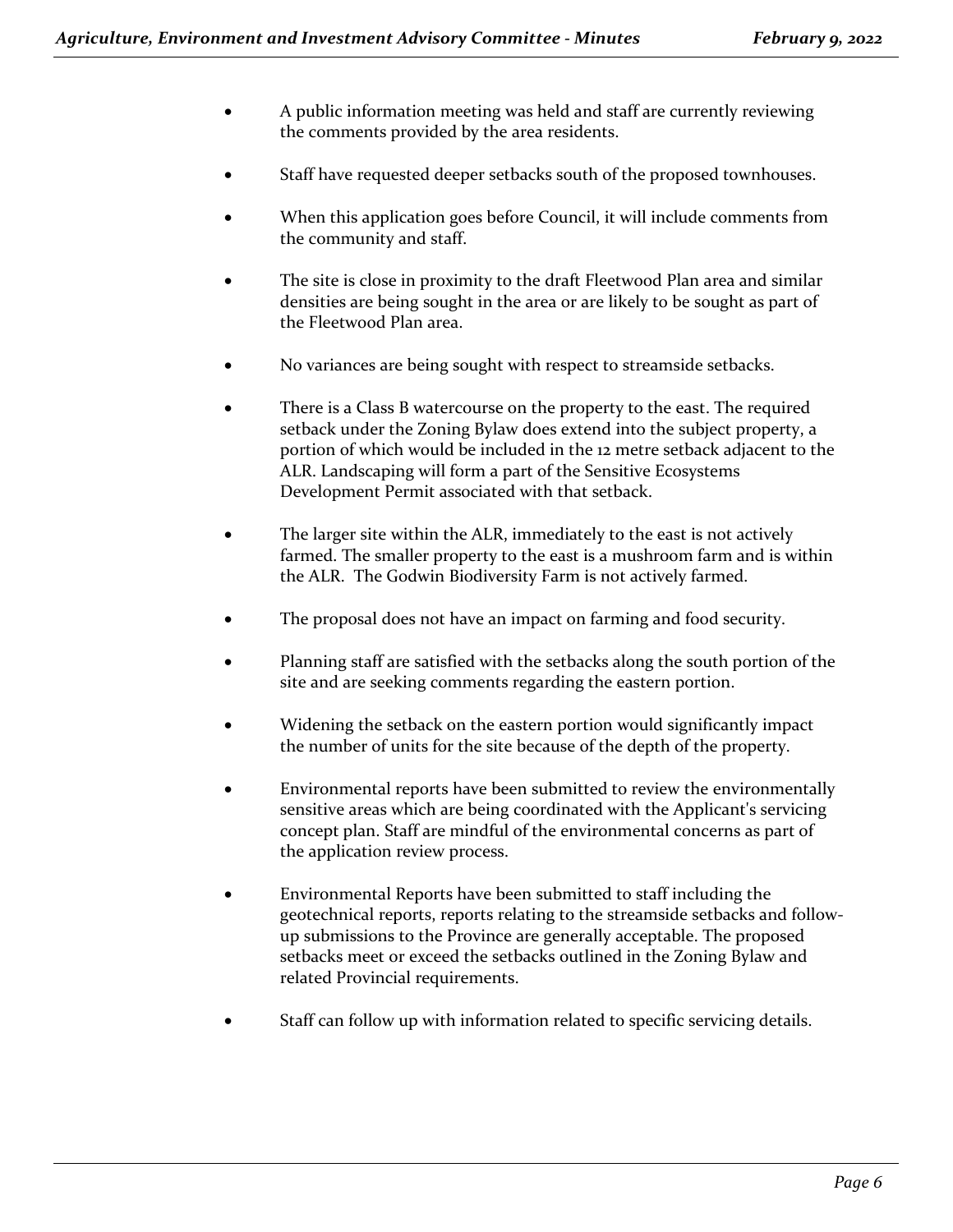It was Moved by S. Van Keulen Seconded by S. Rai That the Agriculture, Environment, and Investment Advisory Committee recommend that the General Manager of Planning and Development support Development Application 7917-0301-00, subject to addressing the mitigation of the eastern buffer. Carried

**3. Update on Grant Application to the Investment Agriculture Foundation of BC** Pamela Zevit, Biodiversity Conservation Planner File: 0540-06

Pamela Zevit, Biodiversity Conservation Planner, summarized the report dated January 31, 2022, regarding an update on the grant application to the Investment Agriculture Foundation of BC's Local Government Partnership Program (IAFBC LGPP). The IAF grant application intended to secure funding to develop a comprehensive plan for management and stewardship of agricultural lands within the ALR under City ownership, specifically those lands within parks. The grant would contribute \$15,000 (50%) towards the \$30,000 project, with the remainder coming from Parks (Urban Forestry). The project, entitled "Parkland in Surrey's ALR: A comprehensive plan for agriculture" seeks to achieve the following:

- Comprehensive planning to assess the value and role of agricultural lands in parks;
- Assess the feasibility for parkland outside of those locations being actively farmed to support agricultural activities; and
- Identify how these opportunities link to broader agricultural objectives for the City.

The following information was highlighted:

- The grant application was successful with funding through the IAFBC, with the objective of taking a comprehensive feasibility study to review the opportunities for agriculture in parks that fall in the Agricultural Land Reserve (ALR).
- There are 20 parks in Surrey that are in the ALR.
- Two parks in Surrey are actively leased for farming activities, Sullivan Station and Mount Farm Park.
- Campbell Heights Biodiversity Preserve will be available for farming activities and staff have developed a process to target areas for agricultural use.
- Upland Agricultural Consulting Ltd. has been retained as the contractor for this project, it is a valuable partnership as they are currently working with Metro Vancouver and several other partners on agricultural-related projects.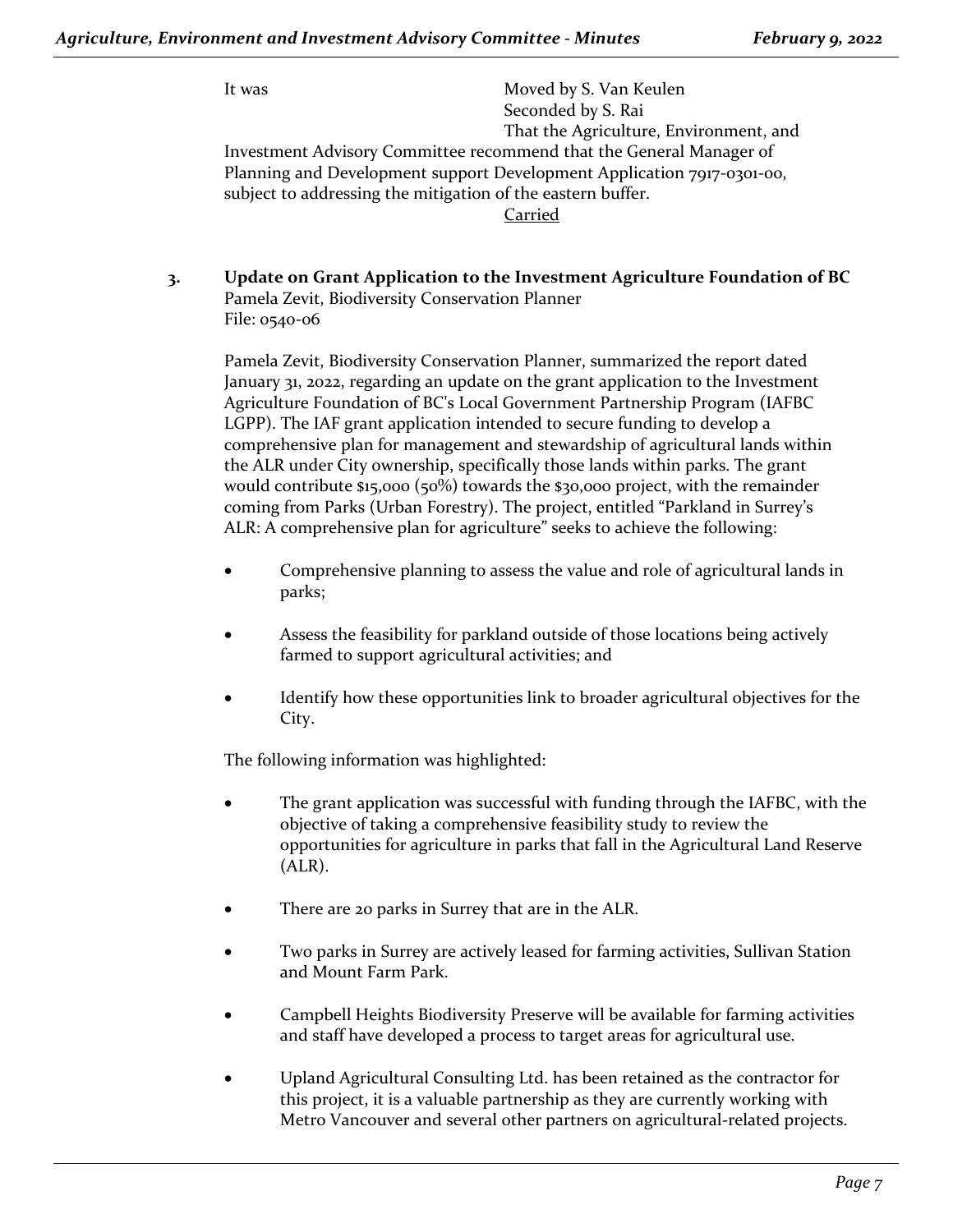- This is a collaborative project across various departments that will last six months and the project is scheduled to finish at the end of June 2022. The first staff meeting occurred last week to acknowledge the role of staff in each department. This project will be working closely with the Agriculture, Environment and Invest Advisory Committee and will be a milestone project for the City.
- Upland is conducting a literature review currently and they have a host of policies and plans, some of which are published, some of which are not, for the City to review.
- Staff are in the process of creating Park Management Plans for some of the sites as not all Parks have management plans.
- Staff are currently reviewing 20 parks, as not all the locations are feasible for further investigation as part of potential agricultural planning, either due to size, adjacency issues or high environmental sensitivity.
- There is a strong focus on First Nation engagement and Upland is working with staff to lay the foundation for an outreach program to involve First Nation communities and capture Indigenous views.
- Staff are working with Kwantlen Polytechnic University to engage with the university's agricultural programs.

In response to questions from the Committee, Ms. Zevit provided the following information:

- Staff are assessing parks within the ALR to determine where there is potential for agricultural farming and activities.
- As part of the engagement process, staff will determine where there is a potential opportunity and will have an open transparent conversation regarding the feasibility, especially for areas that have high environmental sensitivity.
- The project provides an opportunity to engage with adjacent farmers even if their parkland is not feasible for active farming opportunities.
- Regenerative agriculture involves working with the land from a stewardship perspective and taking a more sustainable approach that works with the ecological processes that currently exist on the site and having a light footprint.
- Staff are preparing a profile on the project, which will be posted on the What's Happening with Parks planning webpage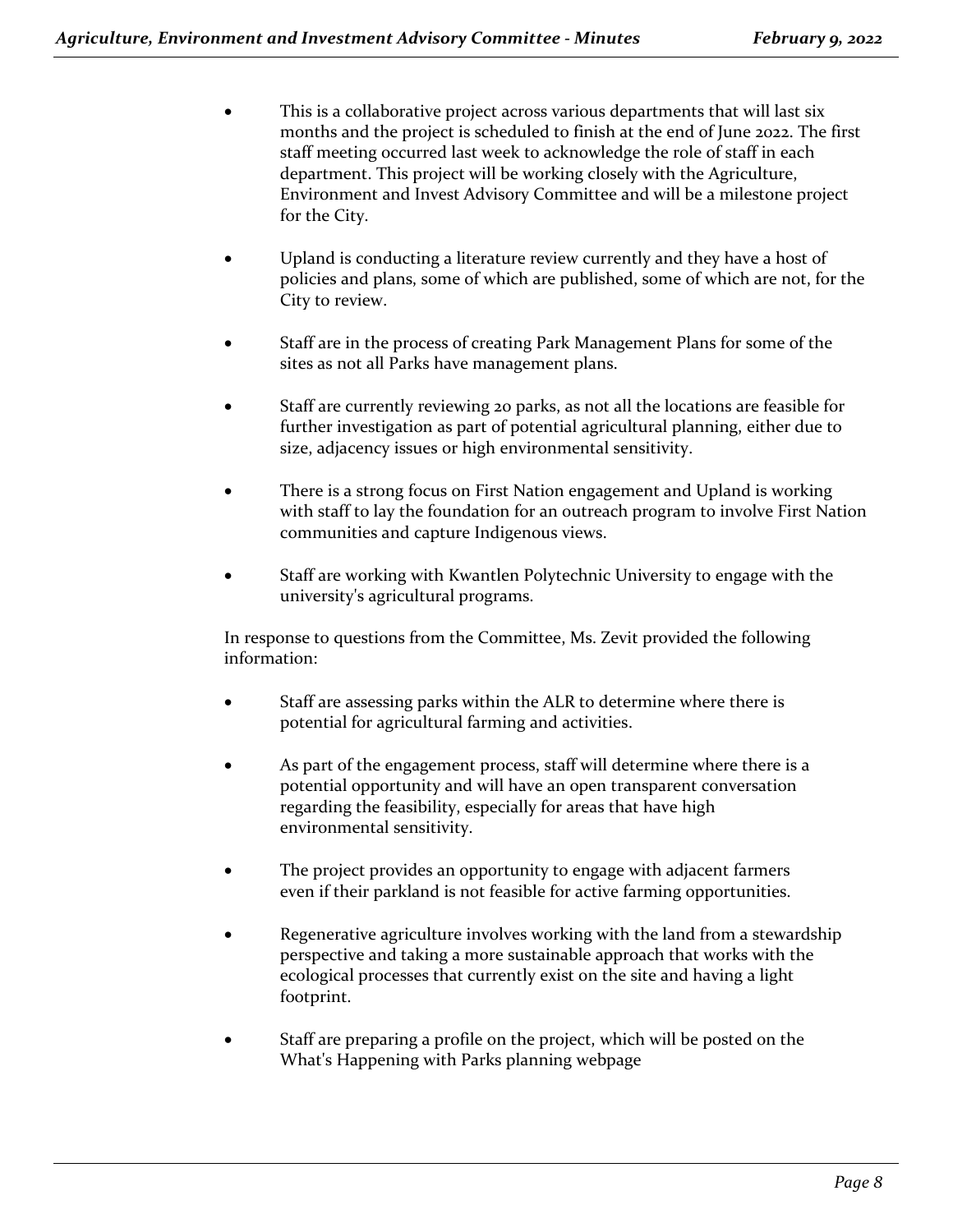• Staff will be providing further updates to the Committee in line with their communication plan along with a detailed presentation from the consultant.

It was Moved by M. Lamont Seconded by V. Van Keulen That the Agriculture, Environment, and Investment Advisory Committee receive the report for information. Carried

## **4. 2022-2023 Work Plan Yonatan Yohannes, Manager Utilities**

The Committee discussed that the Workplan will be grouped into three compartments. Agriculture and Agricultural Investment, Environment, and Climate.

Yonatan Yohannes, Manager Utilities, outlined details within the workplan and the following comments were made:

- Funding for SHARP (Salmon Habitat Restoration Program) comes from two funding mechanisms: the Eco Canada Fund and City's Drainage Utility. Funding is not provided through the Provincial or Federal Governments. Supplemental funding is provided by the Engineering department. Staff will continue to monitor any funding opportunities is possible from Provincial or Federal Governments.
- The Committee requested a staff delegation regarding the development requirements and conditions required to develop and install community gardens as there is growing interest from individuals being interested in where their food comes from.
- The Committee requested a staff delegation regarding supportive measures that can be implemented to encourage more value-added farming operations. Smaller production farmers may not have the resources to actively pursue value-added options.
- The Committee requested that a representative from the Agricultural Land Commission provide additional regulatory insight and opinion so informed discussions can take place regarding topics related to agriculture.

## **D. OUTSTANDING BUSINESS**

## **1. Verbal Updates**

No updates were provided.